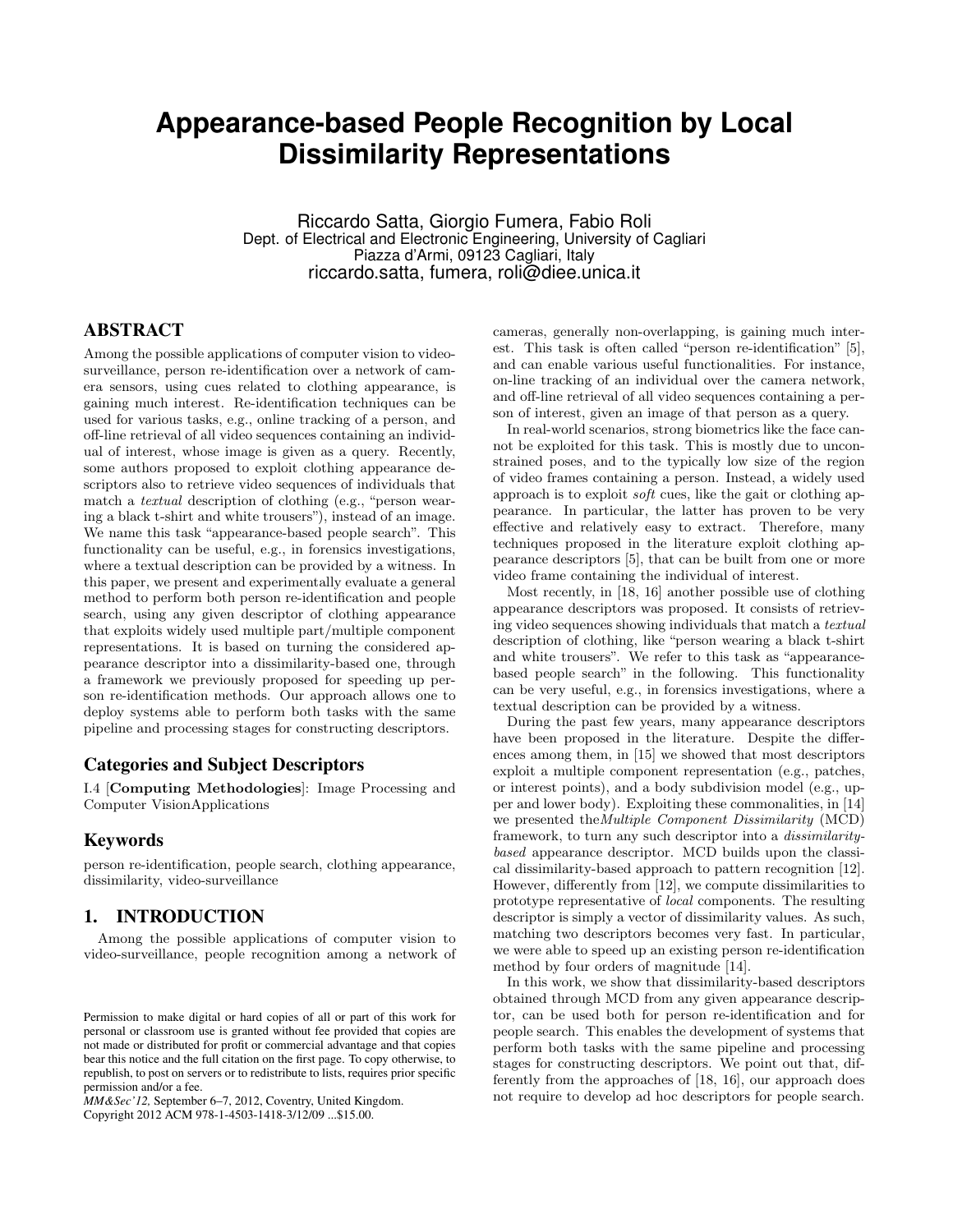The rest of the paper is organised as follows. First, we briefly review existing appearance descriptors in Sect. 2. We then describe the MCD framework in Sect. 3, and show how dissimilarity-based descriptors obtained through MCD can be used both for person re-identification and people search. We provide an experimental analysis of our approach in Sect. 4, applying MCD to an existing appearance descriptor, and evaluating the use of the resulting dissimilarity-based representation for both tasks. Finally, we draw conclusions and suggest possible directions for future research in Sect. 5.

# 2. METHODS FOR BUILDING CLOTHING APPEARANCE DESCRIPTORS

Most of the appearance descriptors proposed in the literature so far, are related to the specific task of person reidentification.

The SDALF descriptor of [6] subdivides human body exploiting its symmetry properties: anti-symmetry separates torso and legs, while symmetry divides left and right parts. Three different features are extracted from each body part: colour histograms in the HSV colour space; maximally stable colour regions (MSCR); recurrent high-structured patches (RHSP). All local features are extracted from torso and legs separately. To obtain MSCR and RHSP, several patches are sampled at random, mainly near symmetry axes, and then clustered to find the most significant ones.

The same body part subdivision is exploited in [15]. Each part is represented with the HSV colour histograms of a bag of randomly extracted image patches. To attain robustness to varying lighting conditions, synthetic patches corresponding to different lighting conditions are added together with the original ones.

In [2], a body part detector is used to find fifteen nonoverlapping square cells, that have been proven to be "stable regions" of the silhouette. For each cell, a covariance descriptor based on colour gradients is computed. Colour histogram equalisation was performed to achieve a better robustness to varying lighting conditions. Descriptor generation and matching is performed through a pyramid matching kernel.

In [1] two methods are proposed. In the first, Haar-like features are extracted from the whole body, while in the second the body is divided into upper and lower part, each described by the MPEG7 Dominant Colour descriptor. Intercamera colour calibration is used to deal with changing lighting conditions.

An approach based on harvesting SIFT-like interest points from different frames of a video sequence is proposed in [10]. Different frames are used also in [7], where two methods are proposed. One is based on interest points, that are selected by the Hessian-Affine interest operator. The other exploits a body part subdivision based on decomposable triangulated graphs. Each part is described by features based on colour and shape.

In [9] several features based on colour (histograms in different colour spaces) and texture (Schmid and Gabor filters), are extracted from randomly taken strips, and their weights are computed by a boosting algorithm.

In [17] global color descriptors (histograms, spatiograms, color/path-length) are computed from the whole body. Changing lighting conditions were addressed by colour histogram



Figure 1: An example of the multiple part-multiple component representation. (a) The image of an individual. (b) The body is subdivided into two parts: upper and lower body, shown respectively in green and in red. (c) A set of components (e.g., image patches) is extracted form each body part. Components are represented here as coloured dots.

normalisation techniques. A graph-based method was used to reduce their dimensionality.

In [13] person re-identification is considered as a relative ranking problem, exploiting a discriminative subspace built through an ensemble of SVM-like classifiers specific for ranking tasks. Colour and texture-based features were extracted from six predefined horizontal regions.

In [18, 16] appearance descriptors were used to implement the people search functionality. In [18] the basic idea of building a specific detector for different attributes of interest (e.g., the presence of beard and eyeglasses, the dominant colour of torso and legs, etc.), is proposed, and a specific implementation is developed, mainly for face attributes. The work in [16] focuses on the following attributes: gender, hair/hat colour, clothing colour, and bag (if any) position and colour. A generative model is proposed to build the corresponding descriptors. Both works considered only torso and legs dominant colour as clothing appearance cues.

Despite their differences, most of the above methods use a multiple instance representation, obtained by taking several patches, strips, or interest points, and/or exploit some body part subdivision. These two observations provide the foundation for a general framework for appearance descriptors proposed in [15]. In this framework the individuals are represented as bags of instances, named "sets of components". Such components can be any kind of local features (e.g., patches, and interest points). If a body part subdivision is used, a different set of components is extracted from each part. The rationale behind this representation is to gain robustness to partial occlusions and pose variations. We can formalise the multiple part/multiple component representation as follows. Let  $\mathcal{I} = \{\mathbf{I}_1, \dots, \mathbf{I}_N\}$  be a *gallery* of images of N individuals. Each image  $\mathbf{I}_i$  is represented via an ordered sequence of  $M \geq 1$  sets, corresponding to M body parts:

$$
\mathbf{I}_{i} = \{I_{i,1}, \dots, I_{i,M}\}.
$$
 (1)

According to the multiple component representation, each part  $I_{i,m}$  is a set of  $n_{i,m}$  of components described by feature vectors  $\mathbf{c}^k_{i,m}$ :

$$
I_{i,m} = {\mathbf{c}_{i,m}^1, \dots, \mathbf{c}_{i,m}^{n_{i,m}}}, \ \mathbf{c}_{i,m}^k \in \mathbb{X},
$$
 (2)

where X denotes the feature space (assumed to be the same for all the sets, without losing generality). An example of this representation is shown in Fig. 1.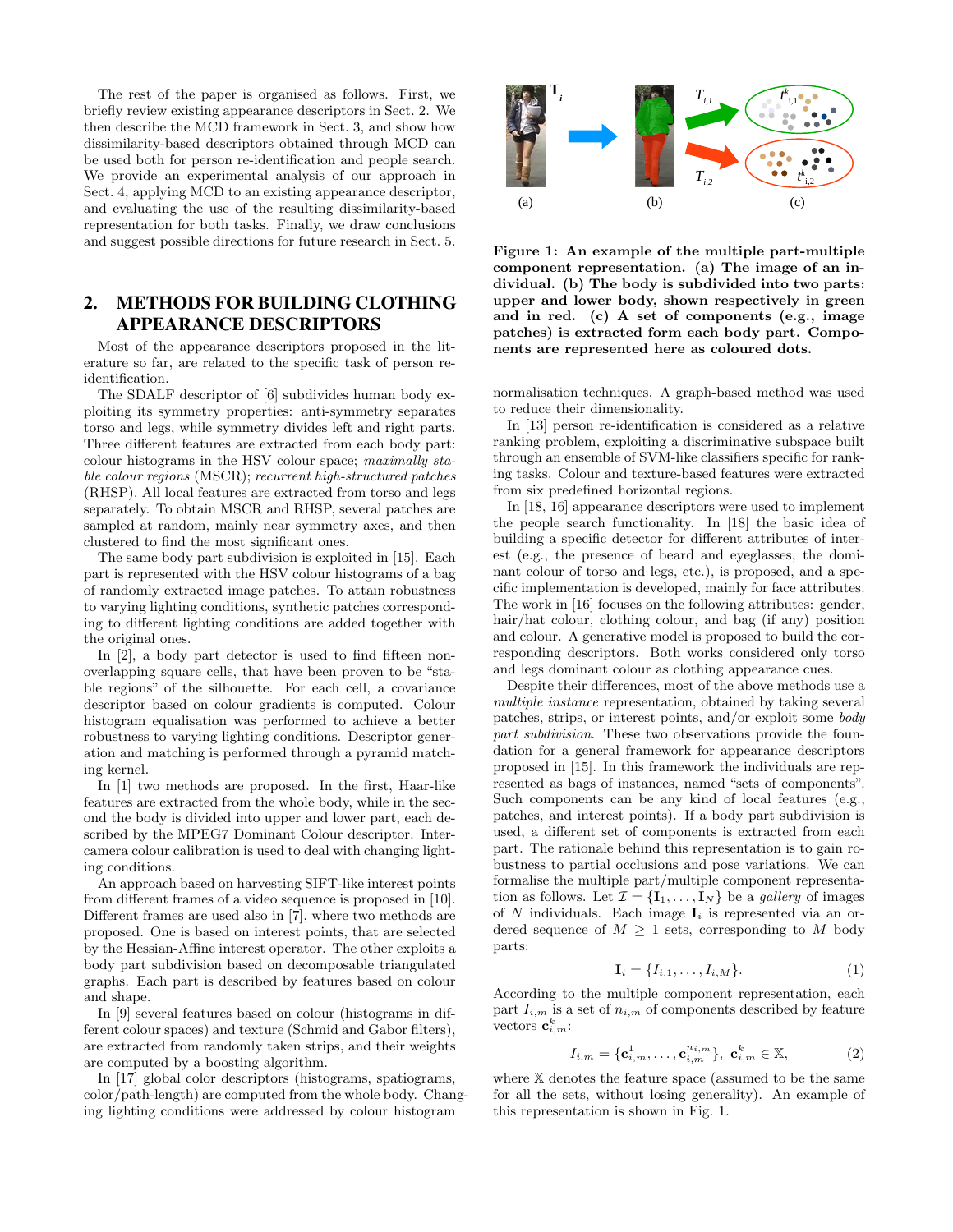The above framework is the basis of our dissimilaritybased approach, which is described in the next section.

## 3. DISSIMILARITY-BASED REPRESENTA-TION OF CLOTHING APPEARANCE

Most appearance-based re-identification methods use descriptors that (1) use a body part subdivision, and (2) represent each body part as a bag of low-level local features. In [14] we proposed a framework, named Multiple Component Dissimilarity (MCD), to turn any such descriptor into a dissimilarity-based one, which consists of a vector of dissimilarity values to a predefined set of visual prototypes. The aim of MCD was to reduce processing time, to enable realtime person re-identification systems. In Sect. 3.2 we will show that dissimilarity representations obtained through the MCD framework can be conveniently and naturally exploited also for appearance-based people search. In the following, we summarise the procedure for building MCD descriptors.

Following the representation of Sect. 2, a generic appearance descriptor **I** of an individual is a sequence  $\{I_m\}_{m=1}^M$ of sets of "components", each one associated to one of the  $M \geq 1$  body parts. Each  $I_m$  is a bag of local feature vectors  $\{{\bf c}^k_m\}_{k=1}^{n_m}.$ 

Let  $\mathcal I$  be a *gallery* of appearance descriptors (see the example in Fig. 2-a). To represent them in a dissimilarity space [12], a set of "visual" prototypes  $\mathbf{P}_m = \{P_{m,p}\}_{p=1}^{N_m}$ , is first defined for each body part. Prototypes correspond to low-level visual characteristics (e.g., a certain distribution of colours in a body part) that can be shared by several descriptors of  $\mathcal{I}$ . Then, for each  $I \in \mathcal{I}$ , a dissimilarity descriptor  $i^D$ is created, as a vector of dissimilarity values between each  $I_m \in \mathbf{I}$ , and the corresponding prototypes  $\mathbf{P}_m$ . Note that, contrary to the original dissimilarity-based approach [12], in MCD prototypes are representative of local components of a given body part, instead of the whole part.

Prototypes are created as follows (see Fig. 2-b, c) [14]. For each body part  $m = 1, \ldots, M$ :

- 1. Merge the feature vectors of the m-th part of each  $\mathbf{I} \in \mathcal{I}$  into a set  $X_m = \bigcup_{j=1}^N I_{j,m};$
- 2. Cluster the set  $X_m$  into a set  $\mathbf{P}_m$  of  $N_m$  clusters,  $\mathbf{P}_m =$  ${P_{m,1}, \ldots, P_{m,N_m}}$ . Take each cluster as a prototype for the m-th body part.

Each prototype is thus a set of visually similar image components, which can belong to different individuals. In turn, each original descriptor I consists of a set of components for each body part. Thus, to create a dissimilarity vector from I, dissimilarities can be evaluated via a distance measure between sets. In  $[14]$  we used the k-th Hausdorff Distance, which is robust to outliers. To reduce computational requirements of dissimilarities computation, in [14] we defined the prototypes as the centroid of the corresponding cluster.

#### 3.1 Dissimilarity-based person re-identification

We illustrate here how the MCD dissimilarity-based descriptors can be exploited for person re-identification, as proposed in [14].

Let  $\mathcal T$  be a template gallery of  $N$  individuals, and  $\mathbf Q$  be a probe individual. We denote their MCD-based representation respectively as  $\mathcal{T}^{\mathcal{D}} = {\{ \mathbf{T}_1^{\mathcal{D}}, \dots, \mathbf{T}_N^{\mathcal{D}} \}}$  and  $\mathbf{Q}^{\mathcal{D}}$ . We can



Figure 2: Generation of the prototype gallery in MCD. In this example, the body is subdivided into two parts: upper (in green) and lower body (in red). (a) A template gallery of three individuals, represented with multiple parts and multiple components [15]. (b) All the components of the same part are merged. (c) A clustering algorithm is applied, and a set of prototypes (clusters) is generated for each part.

formulate the problem of re-identifying the individual  $\mathbf{Q}^{\text{D}}$ as finding the most similar template:

$$
\mathbf{T}^{*D} = \underset{\mathbf{T}_i^D}{\arg\min} D(\mathbf{T}_i^D, \mathbf{Q}^D) . \tag{3}
$$

The distance between any template  $T<sup>D</sup>$  and  $Q<sup>D</sup>$  is computed as:

$$
D(\mathbf{T}^{\mathbf{D}}, \mathbf{Q}^{\mathbf{D}}) = f\left(d^{\mathbf{D}}(T_1^{\mathbf{D}}, Q_1^{\mathbf{D}}), \dots, d^{\mathbf{D}}(T_M^{\mathbf{D}}, Q_M^{\mathbf{D}})\right) .
$$
 (4)

where  $f: \mathbb{R}^M \to \mathbb{R}$  is a combination of the distances between the corresponding parts of  $T^D$  and  $Q^D$ . In this paper, we define such distance measure as the average of the distances  $d^D(T_m^D, Q_m^D)$ . The distance measure  $d^D(\cdot, \cdot)$  could be in principle any metric between vectors. In [14], we proposed a weighted Euclidean measure whose weights reflect the degree of relevance of each prototype with respect to the images to be compared (see [14] for further details). The same weighted Euclidean distance is used in this paper.

#### 3.2 Dissimilarity-based people search

In the following we describe a simple and general approach to implement appearance-based people search through MCD descriptors. The approach is independent on the specific body subdivision model and local features used.

Our intuition is that the clothing characteristics that can be detected by a given appearance descriptor, according to its low-level features and body subdivision (e.g., a red shirt, for descriptors based on colour features) may be encoded by one or more visual prototypes. For instance, consider a data set composed by the three images of Fig. 2-a, and suppose that the components of the considered descriptor (represented as coloured dots in Fig. 2) are small image patches described by a RGB colour histogram. After the clustering procedure, it is likely that one prototype will be made up of patches whose dominant color is red, coming from the image T2. Then, any image of a person wearing a red shirt should exhibit a high similarity to that prototype. Similarly, other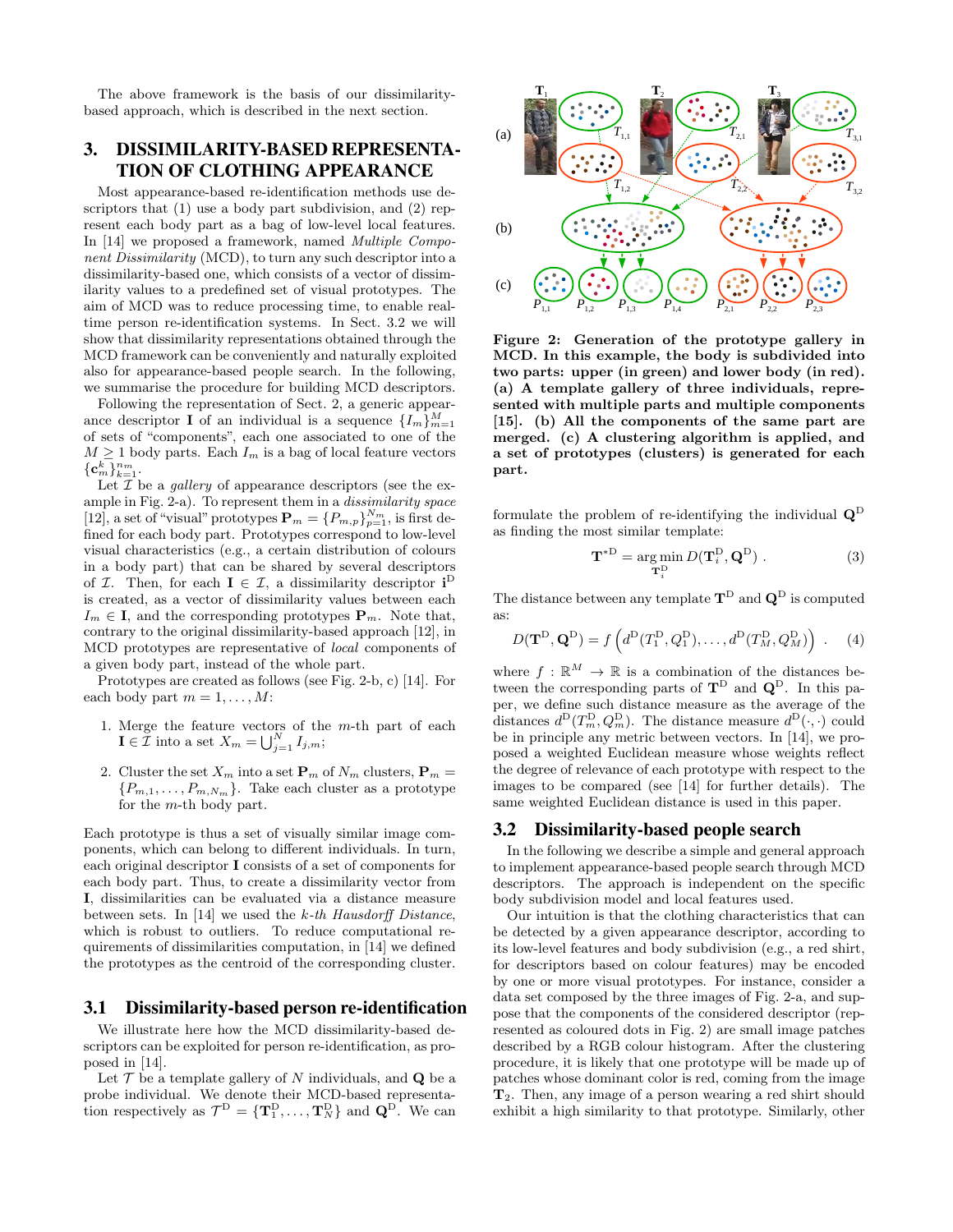prototypes may encode useful information to recognise other clothing characteristics.

Following the above intuition, a possible approach to perform appearance-based people search through an existing appearance descriptor, consists of the following steps: (i) identify a set  $\mathcal{Q} = {\mathbf{Q}_1, \mathbf{Q}_2, \ldots}$  of clothing characteristics that can be detected by the given descriptor (let we name them *basic queries*); (ii) build a specific detector for each basic query  $\mathbf{Q}_i$ , using dissimilarity values as *features* of a supervised classification problem.

Clearly, the basic queries of step (i) depend on the features and part subdivision adopted by the original descriptor. For instance, if it separates lower and upper body parts, and uses colour features, one basic query can be "red trousers/skirt". Concerning step (ii), one can define a different supervised binary classification problem for each  $\mathbf{Q}_i$ , consisting of recognising the presence of the corresponding visual characteristic. A binary classifier (e.g., a Support Vector Machine [4]) can be trained using as features the dissimilarity values of an image descriptor to the prototypes. The set of training samples can be a gallery of images of individuals, labelled according to the presence/absence of the visual characteristic.

Complex queries can be built by connecting basic ones through Boolean operators, e.g., "red shirt AND (blue trousers OR black trousers)". The images relevant to a complex query can be found by simply combining the subsets of images relevant to each basic query, using the set operators corresponding to the Boolean ones (e.g., AND  $\rightarrow \bigcap$ , OR  $\rightarrow$  U).

#### 4. EXPERIMENTAL ANALYSIS

In this section we apply MCD to an existing appearance descriptor, named MCMimpl, previously proposed by the authors in [15]. In MCMimpl, first background and foreground are separated through a STEL generative model [11]. Then the body is divided into torso and legs. From each part, a set of partly overlapping patches is randomly extracted and represented via HSV colour histograms. To obtain robustness to changing lighting conditions, synthetic components corresponding to different lighting conditions are generated from the original ones (see [15] for further details).

To obtain a dissimilarity version of MCMimpl, we followed the procedure described in Sect. 3, using a two-stage clustering scheme to obtain the prototype gallery. In the first stage we used the Mean-Shift algorithm [3] to separately cluster the components of each individual (excluding the simulated patches). The bandwidth parameter of Mean-Shift, which governs the spread of each cluster, was set to  $BW = 0.3$ . The k-means algorithm was applied at the second stage on the resulting centroids. We set the number of clusters to  $k = 150$  for both body parts (torso and legs). Each prototype was finally associated to a bag containing 1) the original patch nearest to each centroid, and 2) the set of synthetic patches created from that patch.

In the following, we evaluate the dissimilarity version of the MCMimpl descriptor, denoted with MCMimpl<sup>Dis</sup>, for both person re-identification and people search.

#### 4.1 Results on person re-identification

Experiments were carried out on the benchmark VIPeR data set, which was used in many previous works on person



Figure 3: CMC curves attained by MCMimpl and  $\widetilde{MCMimpl}^{\text{Dis}}$  on the VIPeR dataset.

|                                 | MCMimpl               | $MCMimpl$ <sup>Dis</sup> |
|---------------------------------|-----------------------|--------------------------|
| Avg time for a single matching  | $28.6$ ms             | $0.004$ ms               |
| Avg total time for a single run | $11550.6 \text{ sec}$ | $179.4 \text{ sec}$      |
| Size of the descriptor          | 96 KB                 | (1)<br>$1.2$ KB          |
| Size of the prototype gallery   |                       | 48 KB $(1)$              |

Table 1: Processing time and memory requirements of MCMimpl and MCMimpl $^{Dis}$ . (1) 32 bit floating point values.

re-identification [8]. It is made up of two non-overlapping views of 632 different pedestrians, taken from two different cameras, under different poses, viewpoint and lighting conditions. It is the most challenging dataset currently available for person re-identification.

The first view of each pedestrian is used to build a gallery of 632 templates, while the second view is used as a query. We then ranked the templates in respect of the similarity with each of the 632 the queries. The re-identification accuracy was evaluated using the cumulative matching characteristic (CMC) curve. It is defined as the cumulative distribution of the correct rank  $R$ , namely the probability that the template image of the query individual is among the top-r ranked images:  $P(R \leq r)$ ,  $r = 1, ..., N$ . We report the CMC curve attained by MCMimpl and MCMimpl<sup>Dis</sup> in Fig. 3.

In terms of pure recognition performance, MCMimpl<sup>Dis</sup> equals MCMimpl in the considered dataset. This is reasonable, since the MCD dissimilarity-based descriptor use the same part subdivision and the same local features as the corresponding original descriptor.

Computational requirements of the two methods exhibit strong differences instead. In Table 1 we show the processing time and memory requirements of MCMimpl and MCMimpl<sup>Dis</sup>, attained on a 2.4 GHz CPU. MCMimpl<sup>Dis</sup> clearly outperforms MCMimpl in terms of processing time and memory usage. In particular, a speed-up of four orders of magnitude is attained for matching descriptors. The average overall time required to perform a run of the experiments is much lower as well.

#### 4.2 Results on people search

As explained in Sect. 3.2, the same dissimilarity-based descriptor used for person re-identification can be used for the task of appearance-based people search. We experimentally evaluated the MCMimpl $\widehat{D}$ <sup>is</sup> descriptor on this task, using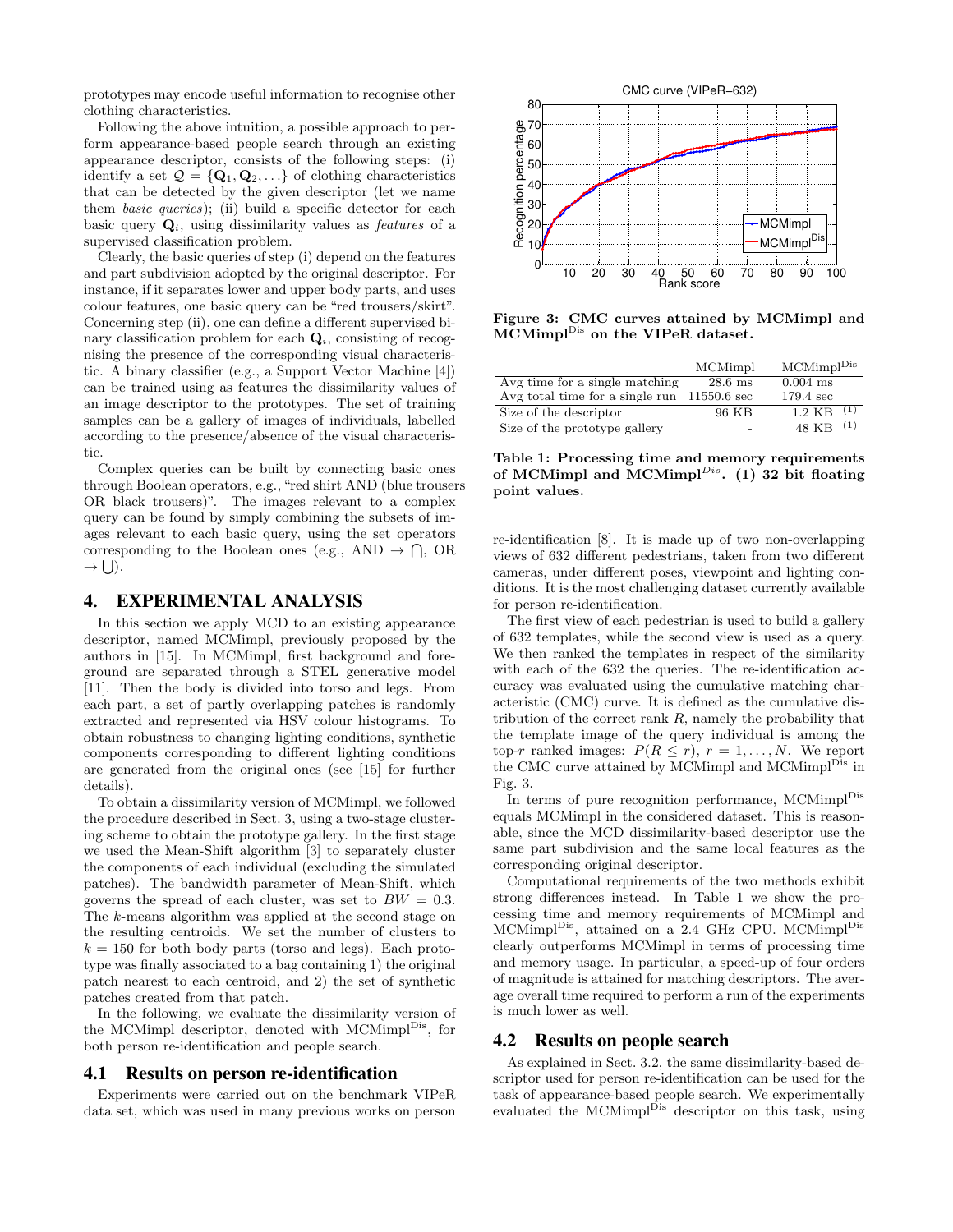again the VIPER data set, as it shows a wide range of different clothing characteristics.

We defined 14 different basic queries and labelled a subset of 512 images according to the presence/absence of each of the 14 basic clothing characteristics. These labelled images will be made available in the authors' web site. The basic queries are reported in Table 2. The corresponding number of relevant images is shown between brackets. Since the original descriptor uses a upper/lower body part subdivision, and exploits local features related to colour, we focused on colour clothing characteristics of the upper and lower body parts. Additionally, we considered the presence of short sleeves and short trousers/skirts.

We evaluated the retrieval performance of our approach on each basic query, in terms of the precision-recall (P-R)  $curve<sup>1</sup>$ . The P-R curve is widely used in document retrieval, because it is insensitive to the ratio between relevant and non-relevant samples. Typically a higher recall can only be attained at the expense of a lower precision, and vice versa. A useful summary of the whole P-R curve into a scalar value is the break-even point (BEP), namely the point at which precision equals recall.

We first extracted the MCD visual prototypes from the 512 labelled images. Then, for each basic query, we randomly subdivided these images into a training and a testing set of equal size, using a stratified sampling approach to preserve the ratio between relevant and non-relevant images of each class, and trained a Support Vector Machine classifier with linear kernel on training images, to implement the corresponding detector. The P-R curve was evaluated on testing images by varying the SVM decision threshold. We repeated the whole procedure ten times, and averaged the resulting P-R curves.

The performance on each basic query is summarised as the corresponding average BEP in Table 2. In Fig. 4 we report four representative examples of the average P-R curves. An example of the ten top-ranked images for two basic queries is also shown in Fig. 5.

The proposed approach attained a good retrieval performance almost on all basic queries. The best performance was attained on basic queries related to the red, white and black colours (see Table 2). The reason is that such colours are well separated in the HSV space, which is used by all the considered descriptors. A rather good performance has been attained also on basic queries related to the presence of skin on lower arms and legs, namely "short sleeves" and "short trousers/skirt". Even if the considered body subdivision does not separate lower and upper arms and legs, still the descriptor was able to recognise the presence of short sleeves/trousers/skirt by detecting skin-like colour in the whole arms or legs.

#### 5. CONCLUSIONS

We presented a general method to perform both person reidentification and people search using any given descriptor of clothing appearance that exploits a widely used multiple part and/or multiple component representation. It is based on a local dissimilarity-based approach that 1) provides very

| Class (cardinality)                    | <b>BEP</b> |
|----------------------------------------|------------|
| red shirt $(51)$                       | 0.845      |
| blue/light blue shirt $(34)$           | 0.645      |
| pink shirt $(35)$                      | 0.534      |
| white/light gray shirt $(140)$         | 0.771      |
| black shirt $(156)$                    | 0.728      |
| orange shirt $(10)$                    | 0.689      |
| violet shirt $(18)$                    | 0.422      |
| green shirt $(34)$                     | 0.687      |
| short sleeves $(220)$                  | 0.631      |
| red trousers/skirt (16)                | 0.713      |
| black trousers/skirt (12)              | 0.683      |
| white/light gray trousers/skirt $(81)$ | 0.758      |
| blue/light blue trousers/skirt $(175)$ | 0.641      |
| short trousers/skirt $(82)$            | 0.416      |

Table 2: Left: the 14 basic queries considered in the experiments, and the corresponding number of relevant images (between brackets). Right: average break-even point (BEP) attained using the  $MCMimpl$ <sup>Dis</sup> descriptor.



Figure 4: Average P-R curves of 4 queries.

compact descriptors that allow one to considerably speed up the matching phase in a person re-identification task, and 2) can be naturally exploited to train detectors for the task of people search. The proposed method can thus be useful to deploy a system able to perform both tasks with the same acquisition and processing pipeline for building descriptors. Experiments on a well-known benchmark dataset provided evidence of the potential effectiveness of our method, in both tasks above. Interesting directions for further research include the application of MCD to other clothing appearance descriptors, and a proper extension of the framework to deal with video sequences.

## 6. REFERENCES

- [1] S. Bak, E. Corvee, F. Bremond, and M. Thonnat. Person re-identification using haar-based and dcd-based signature. In Proc. 7th IEEE Int. Conf. on Advanced Video and Signal Based Surveillance (AVSS), pages 1–8, 2010.
- [2] S. Bak, E. Corvee, F. Bremond, and M. Thonnat. Person re-identification using spatial covariance regions of human body parts. In Proc. 7th IEEE Int.

<sup>1</sup>Precision is the ratio between the number of images correctly labelled as relevant, and the total number of images labelled as relevant. Recall is the ratio between the number of images correctly labelled as relevant, and the total number of relevant images.